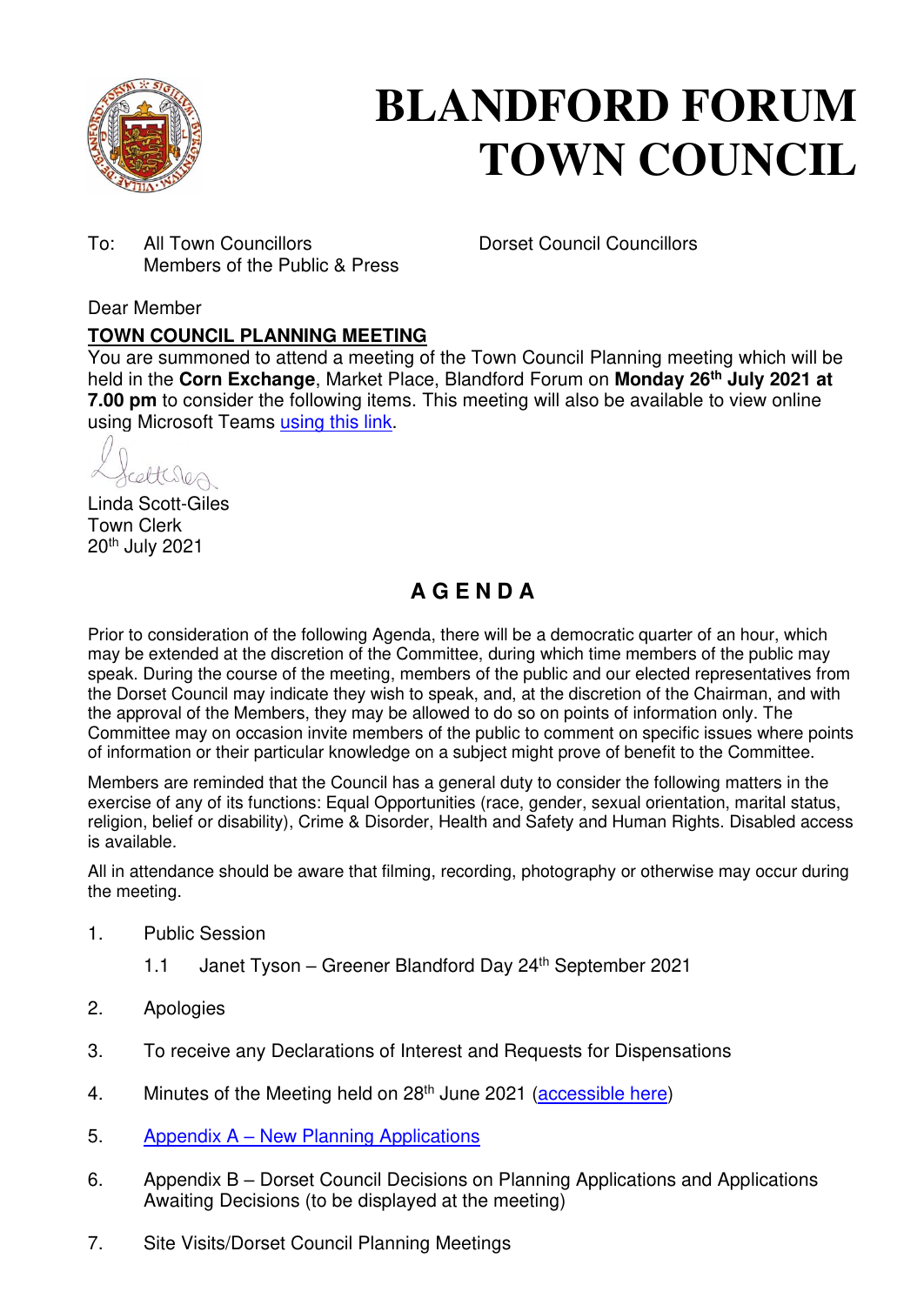## 8. Clerk'[s Report & Correspondence](#page-4-0)

- 9. [To consider expenditure approval for replacement play equipment at Larksmead](#page-5-0)
- 10. Confidential

The public and press may be excluded from the meeting on the grounds that publicity might be prejudicial to the public interest as per the Public Bodies (Admission to Meetings) Act 1960.

10.1 To consider nominations to present a certificate of appreciation to members of the community (sent to Councillors separately)

## **DATES OF FUTURE MEETINGS**

7<sup>th</sup> September<br>14<sup>th</sup> September Planning Meeting Finance & Staffing Committee Meeting 21<sup>st</sup> September Recreation & Amenities Committee Meeting<br>28<sup>th</sup> September Town Council Meeting **Town Council Meeting** 

**Minutes of the Town Council and Committee meetings are available from Blandford Library, the Town Clerk's Office and at [www.blandfordforum-tc.gov.uk.](http://www.blandfordforum-tc.gov.uk/)** 



**Town Clerk's Office Church Lane, Blandford Forum Dorset DT11 7AD**





**Tel: 01258 454500 • Fax: 01258 454432 Email: admin@blandfordforum-tc.gov.uk [www.blandfordforum-tc.gov.uk](http://www.blandfordforum-tc.gov.uk/)**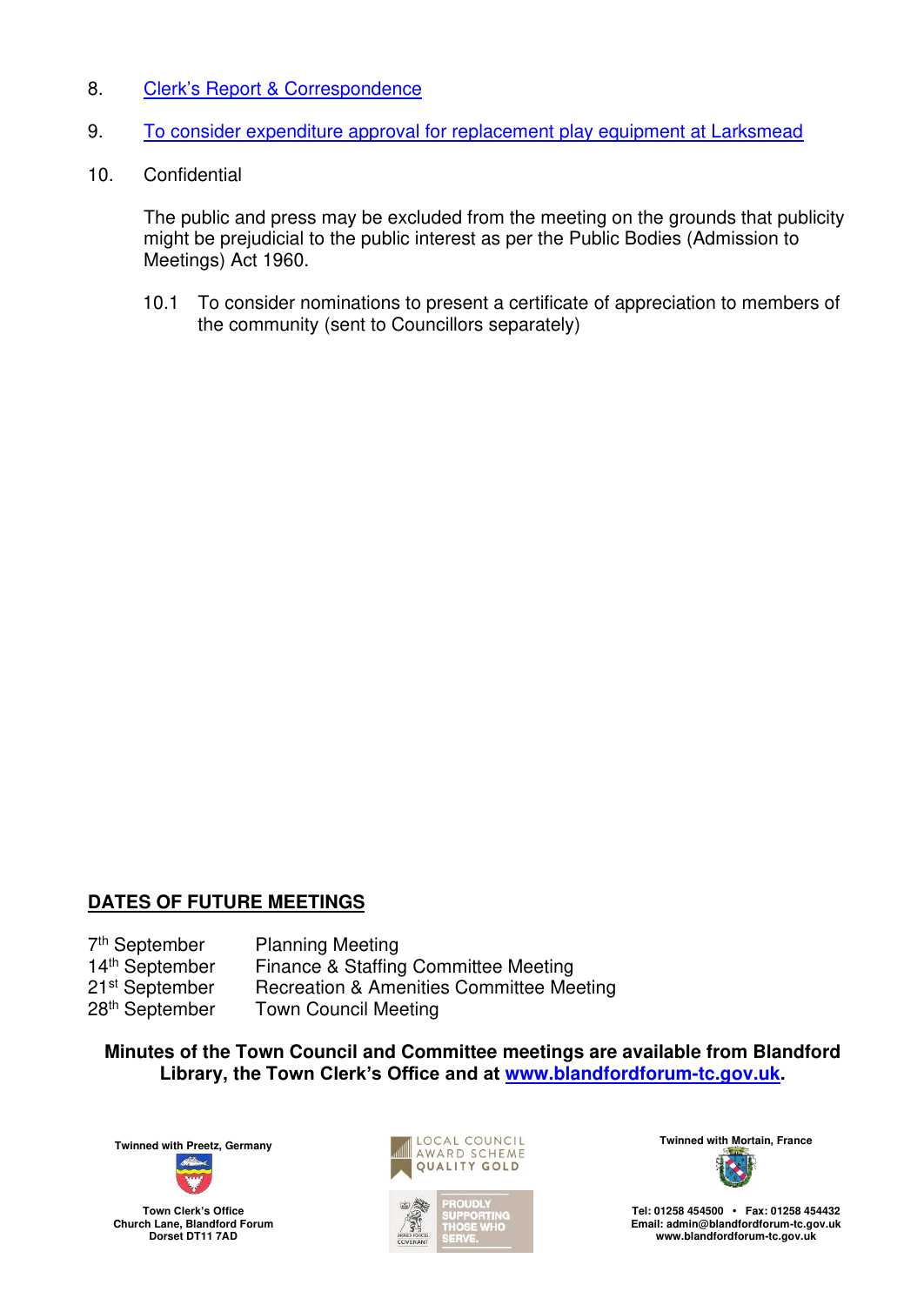## **Agenda Item No. 5**

## **PLANNING APPENDIX A – NEW PLANNING APPLICATIONS Planning Meeting on Monday 26th July 2021**

<span id="page-2-0"></span>

|                | <b>Application &amp; Date</b>                                                                                                 | <b>Application Details</b>                                                                                                                                                                               | Comments/<br><b>Blandford + Neighbourhood Plan</b><br>2011-2033 |
|----------------|-------------------------------------------------------------------------------------------------------------------------------|----------------------------------------------------------------------------------------------------------------------------------------------------------------------------------------------------------|-----------------------------------------------------------------|
|                | P/HOU/2021/01178<br>Mr P Bailey<br>25th June 2021                                                                             | <b>13 Hilcot Way</b><br>Erection of UPVC conservatory                                                                                                                                                    |                                                                 |
| $\overline{c}$ | P/FUL/2021/01145<br>Trustees of JRF<br><b>Crouch Will Trust</b><br>$6th$ July 2021                                            | 13-15 Market Place<br>Change of use of part of consented dwelling to commercial unit. Amend<br>consented residential unit in the left hand flat above bakery & other<br>associated works                 | B8 - Town Centre Boundary<br>and Primary Shopping Area          |
| 3              | P/LBC/2021/01146<br>Trustees of JRF<br>Crouch Will Trust<br>$6th$ July 2021                                                   | 13-15 Market Place<br>Alterations to change part of consented dwelling to commercial unit.<br>Amend consented residential unit in the left hand flat above bakery &<br>other associated works            | B8 - Town Centre Boundary<br>and Primary Shopping Area          |
| 4              | P/FUL/2021/01337<br><b>Dorset HealthCare</b><br><b>University NHS</b><br><b>Foundation Trust</b><br>8 <sup>th</sup> July 2021 | <b>Blandford Hospital Milldown Road</b><br>Replacement of windows                                                                                                                                        | B11 - Managing Design in the<br><b>Conservation Area</b>        |
| 5              | P/OUT/2021/01467<br><b>CR Acquisitions Ltd</b><br>8 <sup>th</sup> July 2021                                                   | <b>Wilchurch Wimborne Road</b><br>Demolish existing garage, sever plot & develop land by the erection of 5<br>No. dwellings. (Outline application to determine access, appearance,<br>layout and scale). |                                                                 |
| 6              | P/FUL/2021/01077<br><b>Corporate Real</b><br>Estate<br>19 <sup>th</sup> July                                                  | <b>17 Market Place</b><br>Installation of 1no. CCTV camera                                                                                                                                               | B8 - Town Centre Boundary<br>and Primary Shopping Area          |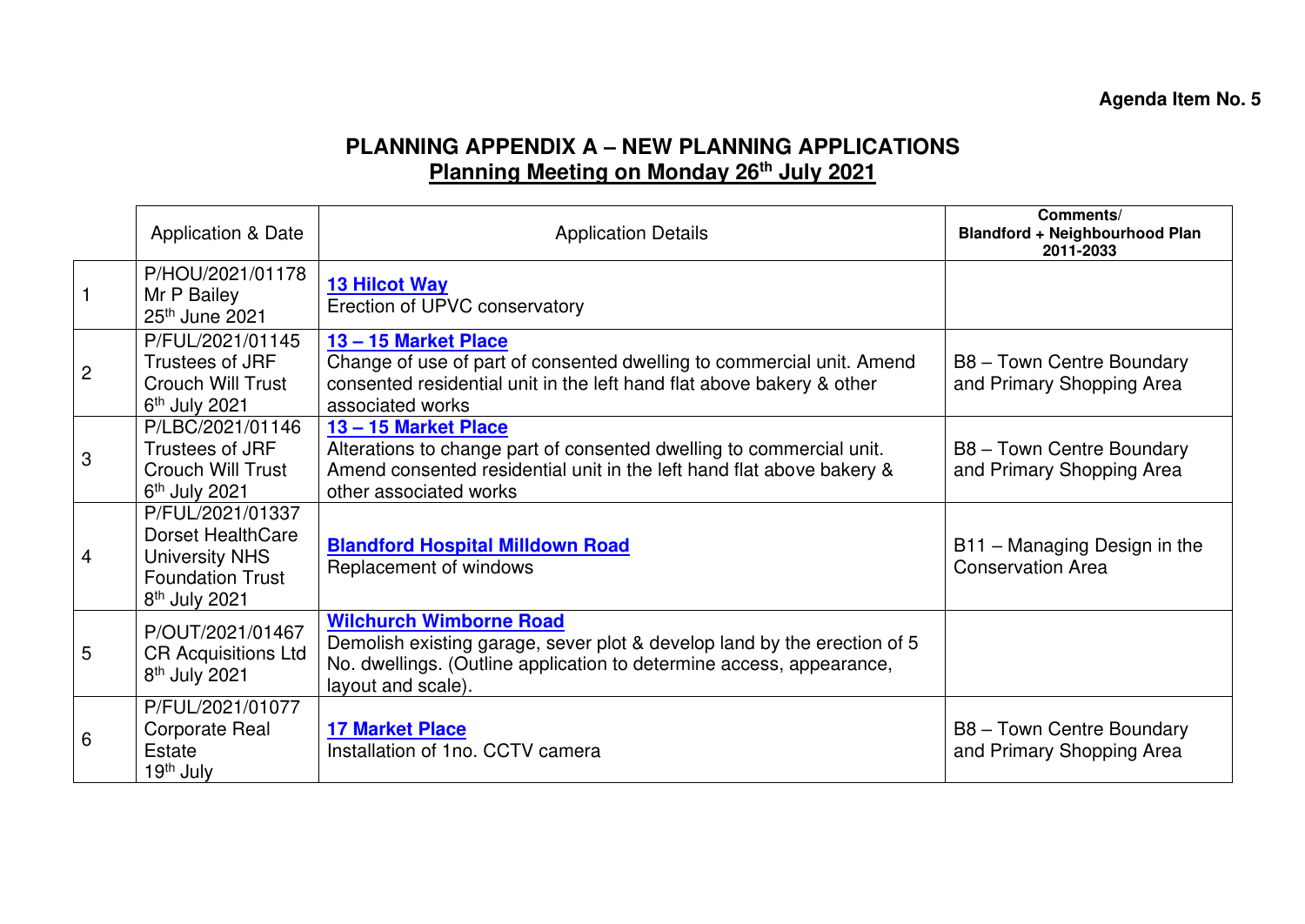## **Previous applications:**

|                                          |                                         | <b>Town Council</b>               | <b>Dorset Council</b> |
|------------------------------------------|-----------------------------------------|-----------------------------------|-----------------------|
| 2/2019/1103/FUL and                      | 13-15 Market Place                      | No objections to the application  | Approved              |
| 2/2019/1104/LBC                          | Change of use of former bakery          | subject to Conservation Officer   |                       |
| <b>Trustees of JRF Crouch Will Trust</b> | store room to provide an additional     | approval.                         |                       |
| October 2019                             | accommodation to be used in             |                                   |                       |
|                                          | association with existing residential   |                                   |                       |
|                                          | unit.                                   |                                   |                       |
| 2/2019/0851/FUL                          | <b>Blandford Hospital Milldown Road</b> | No objections to the application, | <b>Approved</b>       |
| <b>Dorset Healthcare University</b>      | Install replacement windows.            | subject to the Conservation       |                       |
| <b>June 2019</b>                         |                                         | Officer approval.                 |                       |
| 2/2016/1890/ADV                          | <b>17 Market Place</b>                  | No objection                      | <b>Approved</b>       |
| <b>HSBC Bank Plc</b>                     | Erect 1 No. non-illuminated fascia      |                                   |                       |
| January 2017                             | sign and 1 No. non-illuminated          |                                   |                       |
|                                          | hanging sign.                           |                                   |                       |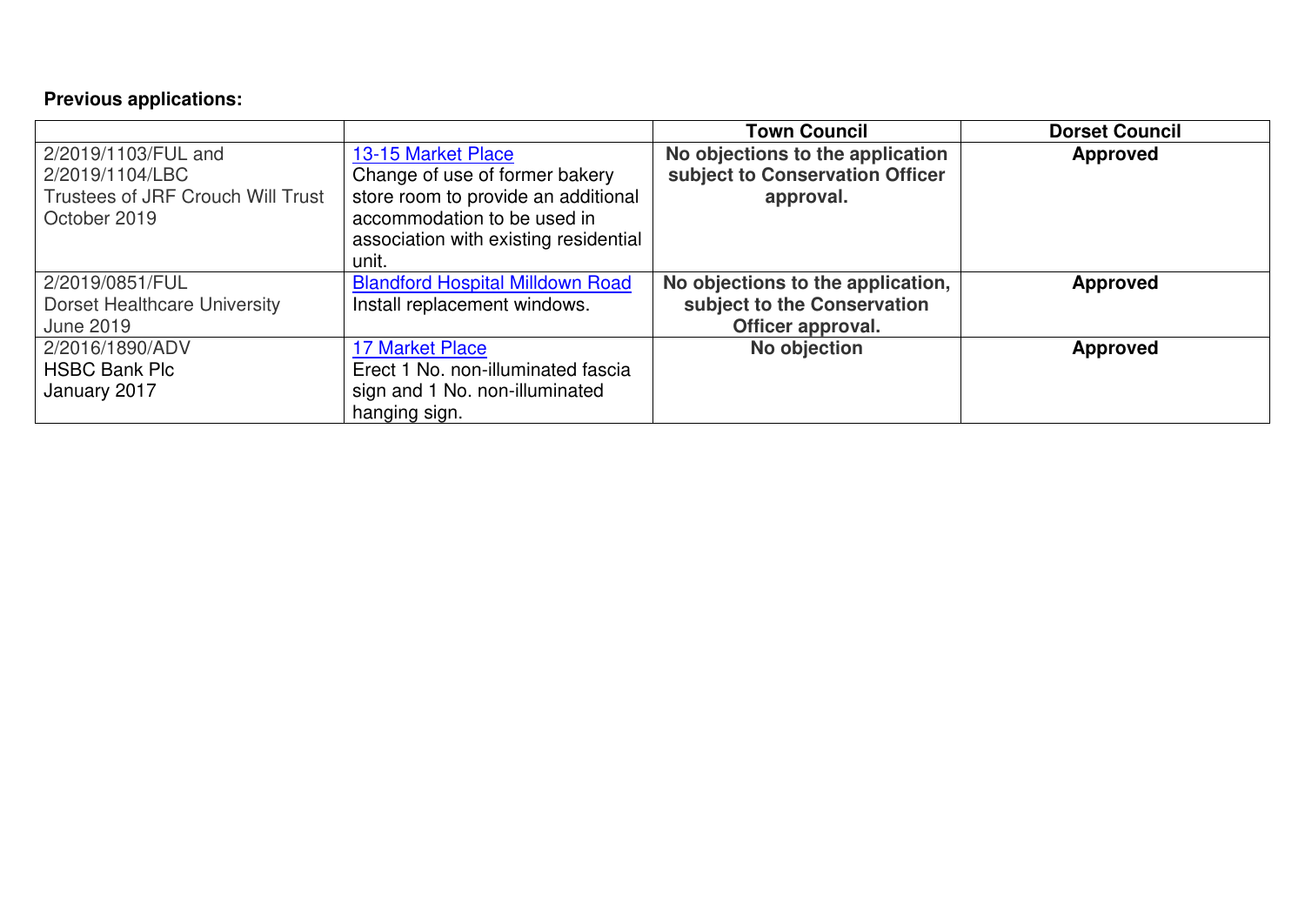## **Clerk's Report & Correspondence**

<span id="page-4-0"></span>Tin Pot Lane Cycleway - The first phase of improvement works on Milldown Road, Blandford to provide a safe and convenient walking & cycling route linking Milldown CE Academy and

residences off Shaftesbury Road is starting on 26<sup>th</sup> July. It will take four to six weeks and the work will be carried out Monday to Friday 7.30am to 4.30pm.

Wimborne St Giles Neighbourhood Area - On 15<sup>th</sup> July 2021, the Wimborne St Giles Neighbourhood Area was formally designated. The Wimborne St Giles Neighbourhood Area was proposed by Knowlton Parish Council and includes small areas of two other neighbouring parishes (Cranborne and Edmondsham Parish Council and Vale of Allen Parish Council). At the Planning Committee meeting in April Councillors noted the request and had no objections.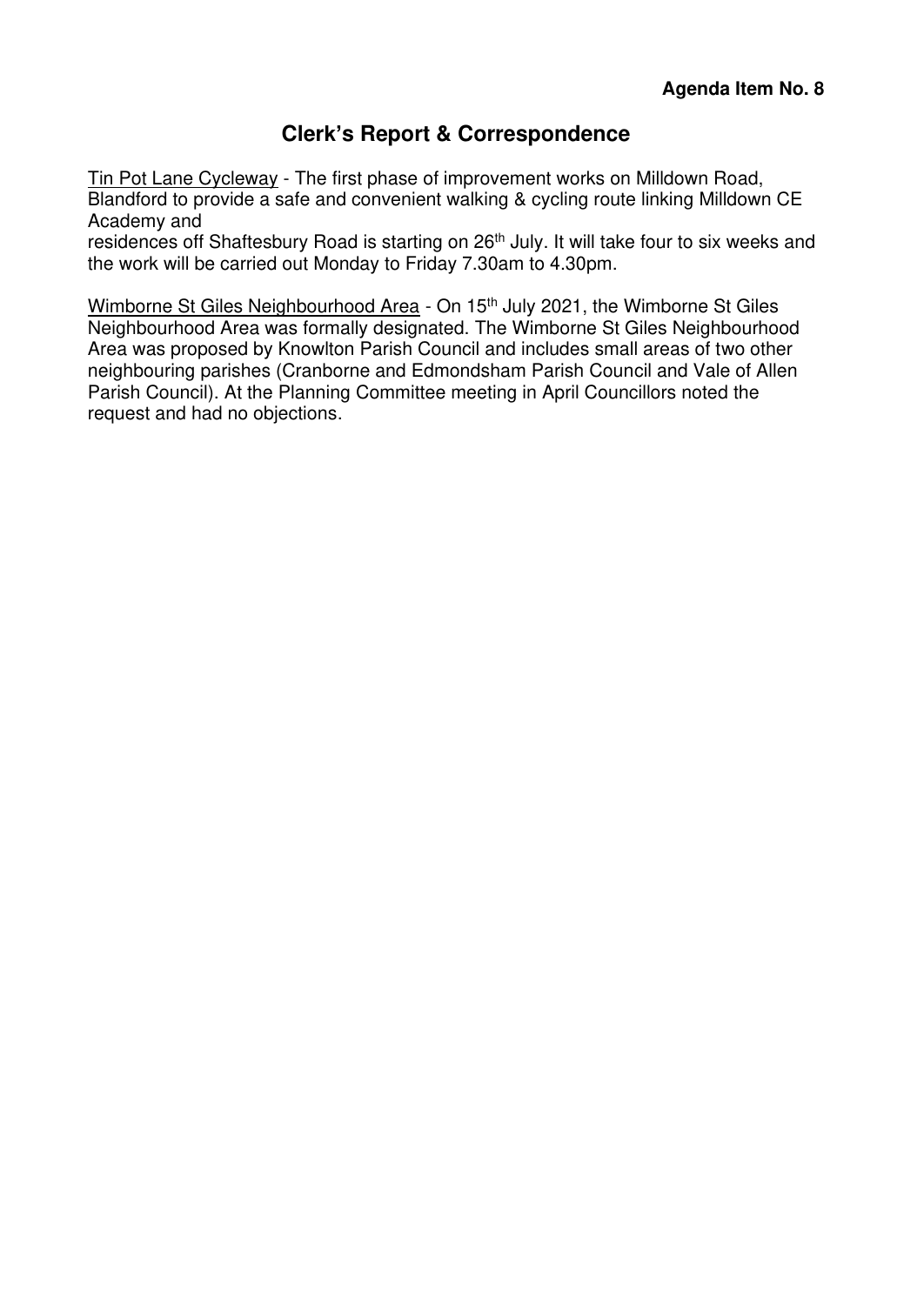## <span id="page-5-0"></span>**To consider expenditure approval for replacement play equipment and amendments to the table tennis provision at Larksmead Recreation Ground**

## **Background**

Councillors were made aware some months ago that the multi-play unit at Larksmead would need replacing and it was resolved that this would be done at the same time as the new play areas at Badbury Heights when the land was transferred.

However, due to the length of time that has passed, with still no sign of the land being transferred, the multi-play unit has now deteriorated to the point it either needs replacing or closing.

The play area was refurbished in 2008 and was given a life expectancy of approximately 15 years.

## **Report**

Once the further deterioration had been reported, a site meeting was arranged with a reliable local contractor, who repairs and maintains many areas of the Town Council's play areas, to seek advice and quotes for either repairs or replacement.

It was clear whilst inspecting the multi-play equipment that parts of it were beyond repair and it would require replacement, hence quotes for new equipment were sought from the contractor. Normally, different companies would be approached but time is against that scenario, and it would be preferable to get the equipment replaced as soon as possible.

In the meantime, a local carpenter has been asked to repair a small area to enable us to keep the equipment open for the time it takes to be replaced, which is likely to be 4-6 weeks from date of order.

#### **Financial Implications**

The costs for this work would be taken from the Larksmead Play Equipment Standard Asset Replacement Accruals, which has a balance of £26,914.33, and excludes the swing frame and springer.

The Chairman of Council has asked if this could be covered by the Nordon development s106 monies, which is also being explored.

The four proposals have been presented overleaf. For information only, in the office, the preference is for Options A or D because there are more play options available to children.

#### **Recommendation**

It is recommended that Councillors select the equipment and approve the associated expenditure to replace the multi-play unit at Larksmead (Expenditure Authority: Localism Act 2011 s1-8).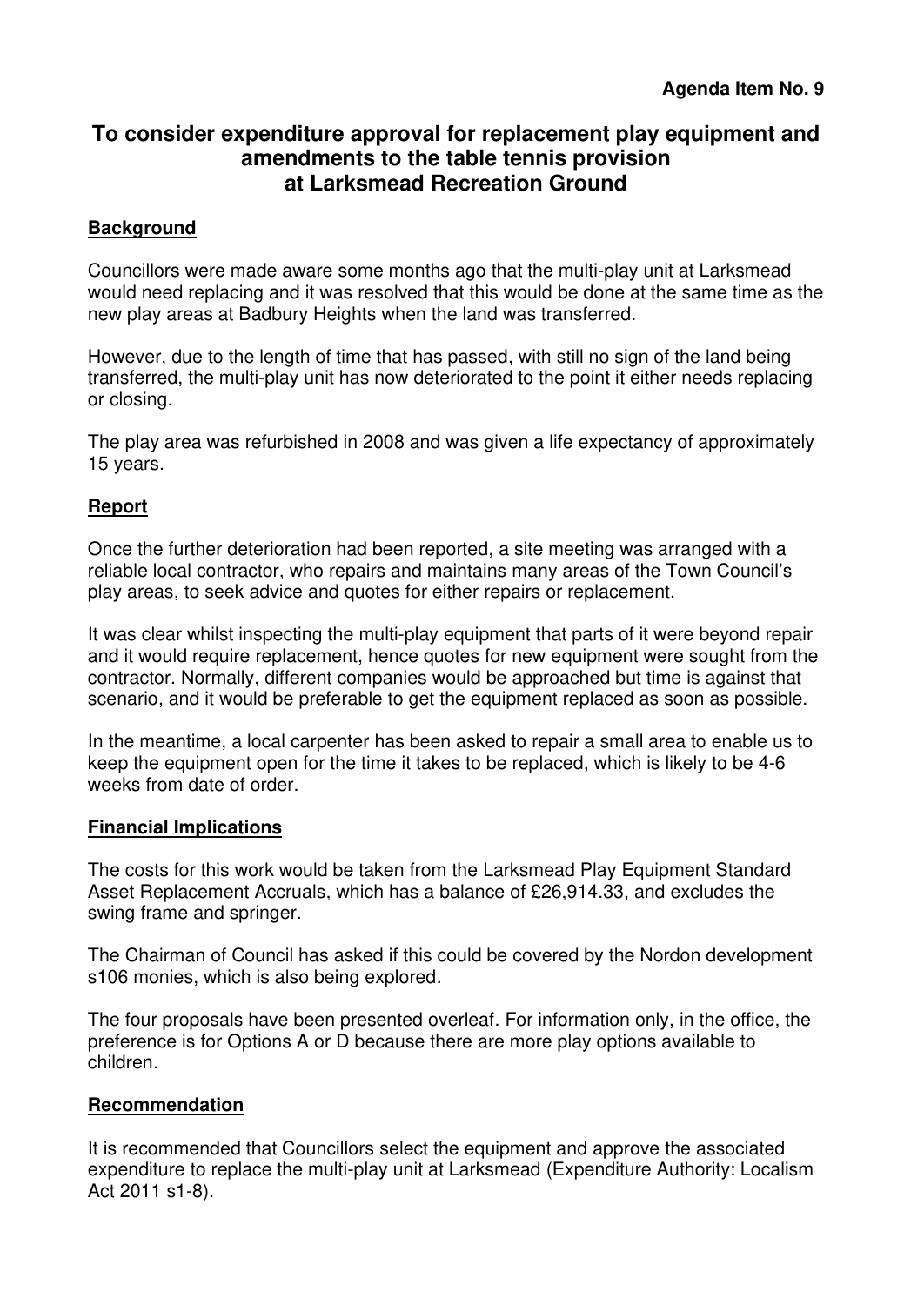| <b>Option A</b><br>The quote for the most like for like equipment, which<br>will fit on the current footprint, is £11,310.30 + VAT<br>and includes:<br>Removal and disposal of the existing unit<br>$\bullet$<br>Supply and install 1no double slide multi play<br>$\bullet$<br>unit suitable for ages 1-8 with a safety zone of<br>34.9m2<br>Make good surfacing with colour EPDM<br>including splash graphics at the bottom of the<br>slides | <b>Option B</b><br>An alternative is pictured below, which fits the<br>existing colour scheme of primary colours, but does<br>not provide as many activity options and is for a<br>smaller age group. The cost would be £10,135.50 +<br>VAT and includes:<br>Remove and dispose of damaged Lappset unit<br>$\bullet$<br>Supply and install steel multi play unit suitable<br>$\bullet$<br>for ages 2-5 with a safety zone of 33m2<br>Make good surfacing with colour EPDM<br>$\bullet$<br>including splash graphics at the bottom of the<br>slides |  |  |  |  |
|------------------------------------------------------------------------------------------------------------------------------------------------------------------------------------------------------------------------------------------------------------------------------------------------------------------------------------------------------------------------------------------------------------------------------------------------|----------------------------------------------------------------------------------------------------------------------------------------------------------------------------------------------------------------------------------------------------------------------------------------------------------------------------------------------------------------------------------------------------------------------------------------------------------------------------------------------------------------------------------------------------|--|--|--|--|
| Officers then requested additional options and were presented with the following which would require a<br>larger surface area:                                                                                                                                                                                                                                                                                                                 |                                                                                                                                                                                                                                                                                                                                                                                                                                                                                                                                                    |  |  |  |  |
| <b>Option C</b><br>The cost would be $£9,732.90 + VAT$ and includes:                                                                                                                                                                                                                                                                                                                                                                           | <b>Option D</b><br>The cost would be $£11,713.60 + VAT$ and includes:                                                                                                                                                                                                                                                                                                                                                                                                                                                                              |  |  |  |  |
| Remove and dispose of damaged Lappset unit                                                                                                                                                                                                                                                                                                                                                                                                     | Remove and dispose of damaged Lappset unit                                                                                                                                                                                                                                                                                                                                                                                                                                                                                                         |  |  |  |  |

- Supply and install 1no single slide wooden multi play unit suitable for ages 3-14 with a safety zone of 43.4m2
- Extend current surfacing by 10m2, complete over skim with Rhyno Mulch rolled into the ground at the edges. Colour EPDM wear pads at bottom of the slide and steps



- Remove and dispose of damaged Lappset unit
- Supply and install 1no double slide steel multi play unit suitable for ages 3-14 with a safety zone of 44.6m2
- Extend current surfacing by 10m2, complete over skim with Rhyno Mulch rolled into the ground at the edges. Colour EPDM wear pads at bottom of the slide and steps